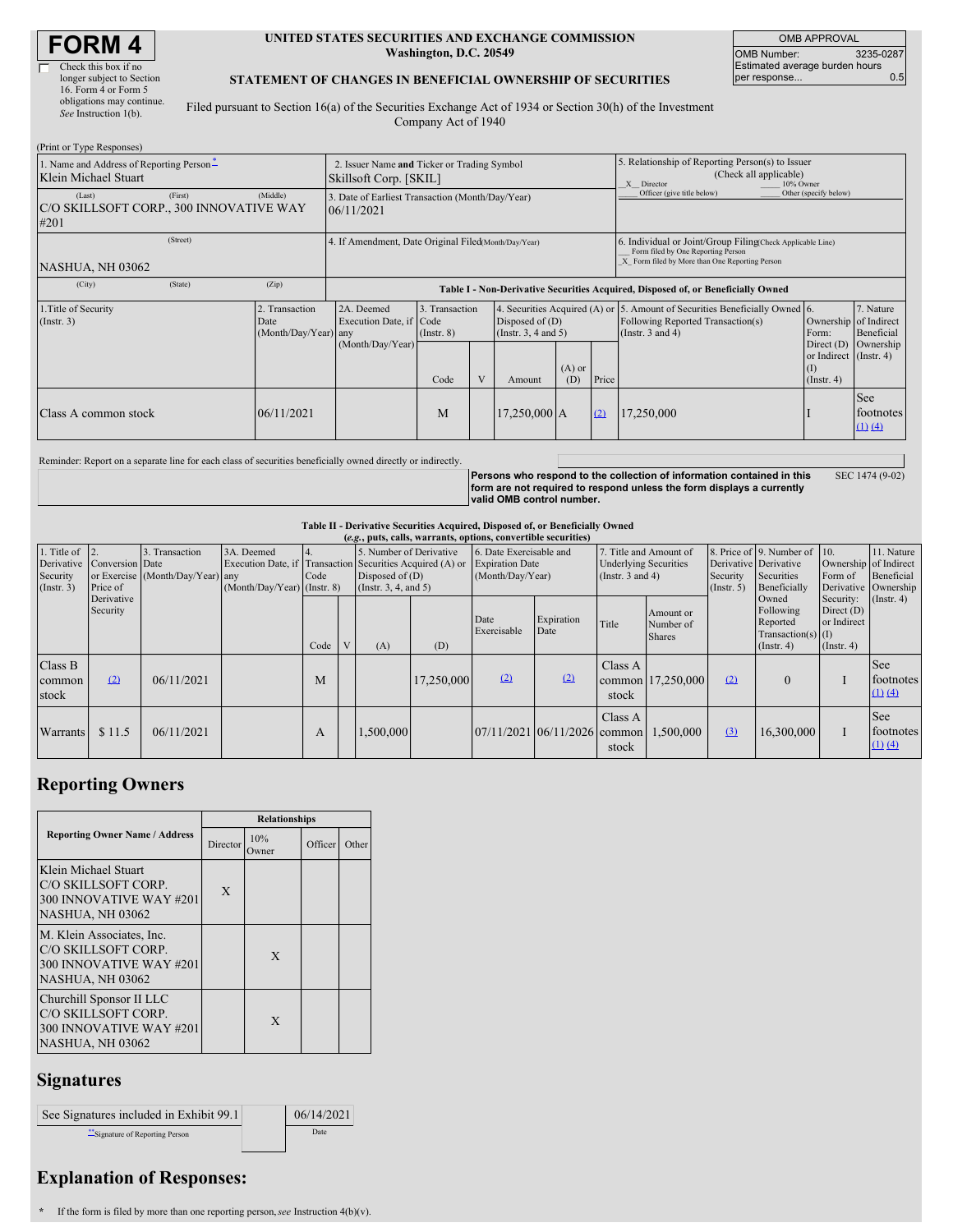**\*\*** Intentional misstatements or omissions of facts constitute Federal Criminal Violations. *See* 18 U.S.C. 1001 and 15 U.S.C. 78ff(a).

- This Form 4 is filed by the following Reporting Persons: Michael Stuart Klein, M. Klein Associates, Inc., and Churchill Sponsor II LLC ("Sponsor"). Because of the relationships among the Reporting Persons, (1) this Form 4 is med by the following reporting Freemelics.<br>the Reporting Persons may be deemed to beneficially own the securities reported herein to the extent of their respective pecuniary interests.
- (2) Upon the consummation of the Issuer's business combination with Software Luxembourg Holding S.A. on June 11, 2021 (the "Business Combination"), each issued and outstanding share of Class B common stock of the Issuer pu
- (3) terms of the warrants, to Sponsor in satisfaction of the \$1,500,000 working capital loan from the Sponsor to the Issuer. The warrants become exercisable on July 10, 2021 and expire at 5:00 p.m., New York In connection with the consummation of the Business Combination, the Issuer issued 1,500,000 warrants to purchase one share of Class A common stock of the Issuer, subject to adjustment pursuant to the City time, on June 11, 2026, or earlier upon their redemption or the liquidation of the Issuer pursuant to the terms of the warrants.
- **( 4)** Mr. Klein has a minority interest in M. Klein & Company, LLC, and is the controlling stockholder of M. Klein Associates, Inc., which is the managing member of Sponsor. Following the consummation of the Business Combination, the Reporting Persons own less than 10% of the outstanding Class A common stock of the Issuer. The filing of this statement shall not be deemed to be an admission that, for purposes of Section 16 under the Securities Exchange Act of 1934, as amended, or otherwise, any of the Reporting Persons is the beneficial owner of any securities reported herein. The Reporting Persons disclaim beneficial ownership of any securities of the Issuer except to the extent of such Reporting Person's pecuniary interest therein.

#### **Remarks:**

Exhibit 99.1 (Joint filer information) is incorporated by reference here.

Note: File three copies of this Form, one of which must be manually signed. If space is insufficient, *see* Instruction 6 for procedure.

Potential persons who are to respond to the collection of information contained in this form are not required to respond unless the form displays a currently valid OMB number.